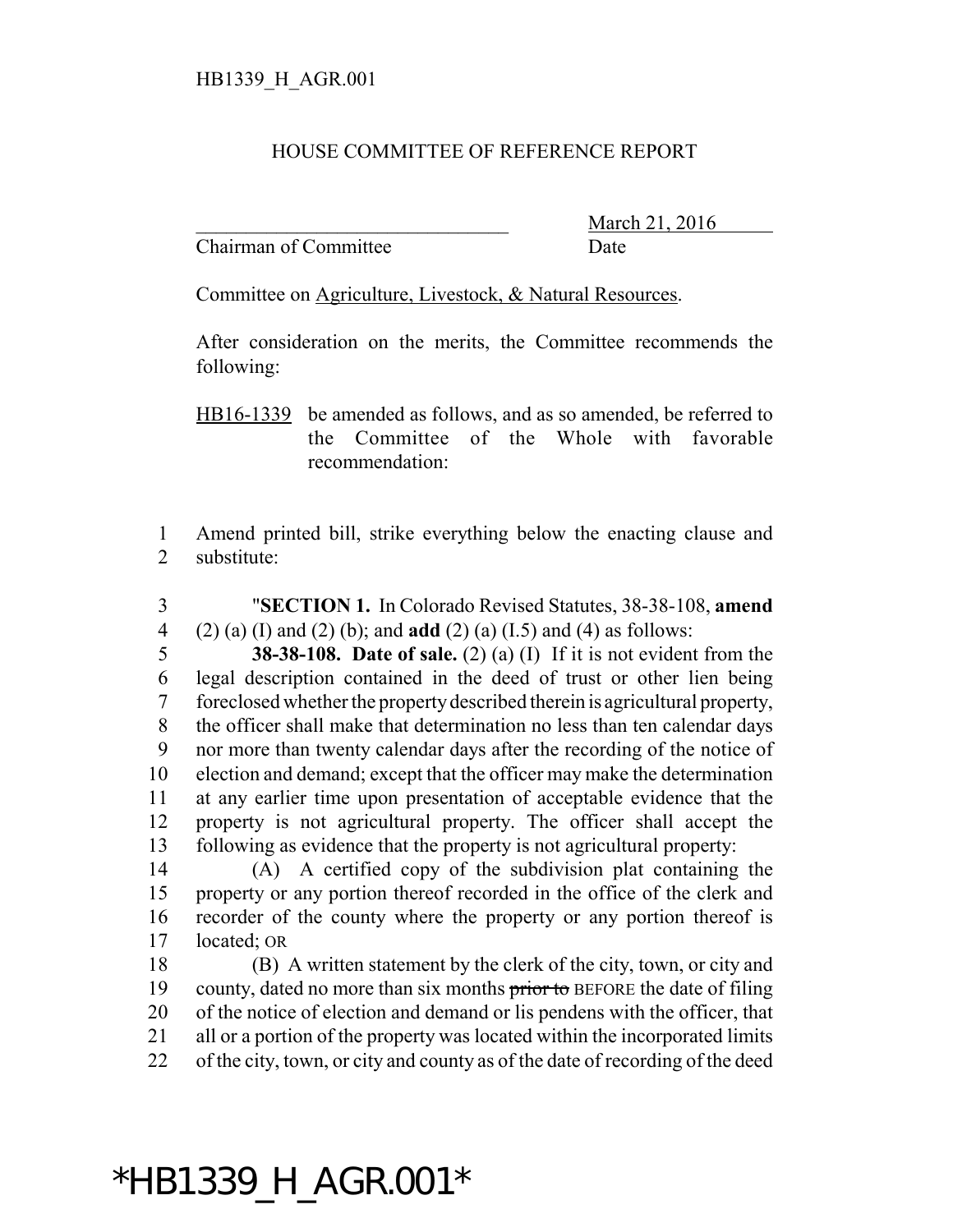of trust or other lien or as of the date of the statement. or

 (C) A written statement by the assessor of the county where the property is located, dated no more than six months prior to the date of 4 filing of the notice of election and demand or lis pendens with the officer, 5 that any portion of the property was valued and assessed as other than agricultural property after the date of the recording of the deed of trust or as of the date of the statement.

 (I.5) THE OFFICER SHALL ACCEPT, AS EVIDENCE THAT THE PROPERTY IS AGRICULTURAL PROPERTY, A WRITTEN STATEMENT BY THE ASSESSOR OF THE COUNTY WHERE THE PROPERTY IS LOCATED, DATED NO MORE THAN SIX MONTHS BEFORE THE DATE OF FILING OF THE NOTICE OF ELECTION AND DEMAND OR LIS PENDENS WITH THE OFFICER, THAT ALL OF THE PROPERTY WAS VALUED AND ASSESSED AS AGRICULTURAL PROPERTY AFTER THE DATE OF THE RECORDING OF THE DEED OF TRUST OR AS OF THE DATE OF THE STATEMENT.

 (b) The statements described in sub-subparagraphs 17 SUB-SUBPARAGRAPH  $(B)$  and  $(C)$  of subparagraph  $(I)$  AND SUBPARAGRAPH (I.5) of paragraph (a) of this subsection (2) may be obtained and furnished at the expense of the person seeking the determination of whether the property is agricultural or nonagricultural property, which expense may be included as a portion of the fees and costs of the foreclosure.

**(4) NOTWITHSTANDING THE DESIGNATION OF PROPERTY VALUED**  AND ASSESSED AS OTHER THAN AGRICULTURAL PROPERTY ACCORDING TO THE DEFINITION OF "AGRICULTURAL PROPERTY" IN SECTION 38-38-100.3 (1) (c), AN ASSESSOR'S NONINTEGRAL CLASSIFICATION OF TWO ACRES OR LESS OF LAND ON WHICH A RESIDENTIAL IMPROVEMENT IS LOCATED, AS DESCRIBED IN SECTION 39-1-102 (1.6) (a) (I) (A), C.R.S., IS NOT DETERMINATIVE OF WHETHER THE PROPERTY IS AGRICULTURAL FOR PURPOSES OF PARAGRAPHS (c) AND (d) OF SUBSECTION (1) AND SUBPARAGRAPH (I.5) OF PARAGRAPH (a) OF SUBSECTION (2) OF THIS SECTION.

 **SECTION 2. Act subject to petition - effective date.** This act takes effect at 12:01 a.m. on the day following the expiration of the ninety-day period after final adjournment of the general assembly (August 10, 2016, if adjournment sine die is on May 11, 2016); except that, if a referendum petition is filed pursuant to section 1 (3) of article V of the state constitution against this act or an item, section, or part of this act within such period, then the act, item, section, or part will not take effect unless approved by the people at the general election to be held in November 2016 and, in such case, will take effect on the date of the official declaration of the vote thereon by the governor.".

## $*$ HB1339\_H\_AGR.001 $*_{-2}$